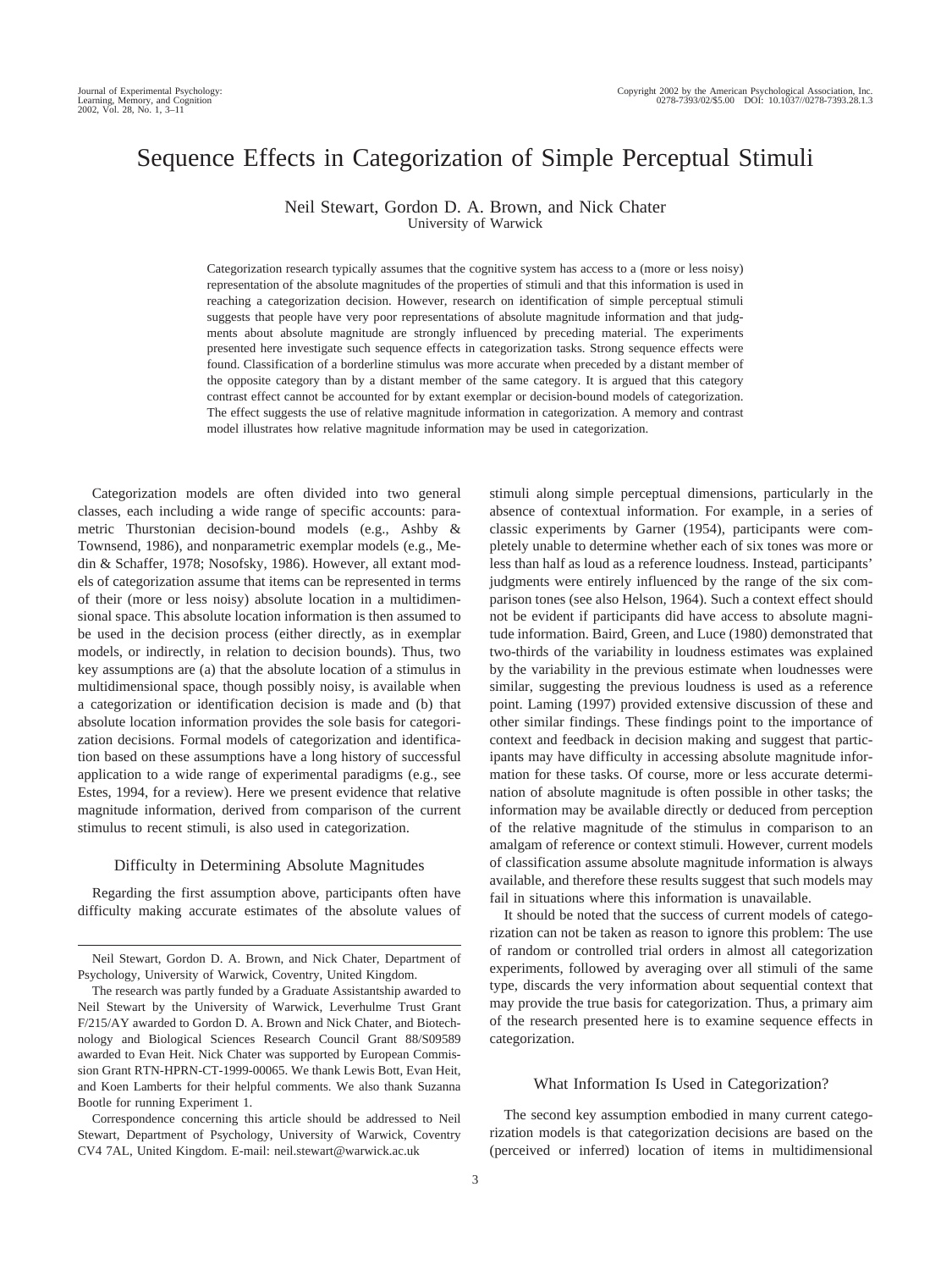space. This issue of *information use* can be examined separately from the related issue of *information availability* discussed above: Even if accurate information about absolute magnitude is available, whether directly or indirectly, that information need not be used in identification and categorization decisions.

Much research demonstrates that the absolute identification of stimuli is heavily context dependent in that the response on trial *n* is influenced by the stimulus and response on trial  $n - 1$ . In an absolute identification paradigm, participants are presented with stimuli that vary along a (normally uni-dimensional) psychological continuum (e.g., sounds that vary in amplitude, or lines of different lengths). Each stimulus is associated with a unique response. Normally the responses are arranged such that their order corresponds to the order of the stimuli in the psychological space. For example, if 10 line lengths are used—1 cm,  $2 \text{ cm}, \ldots$ , and 10 cm—and there are 10 numbers for the responses—1, 2, . . . , and 10—each line length would be associated with a single number. The 1-cm line could be associated with Response 1, the 2-cm line with Response 2, and so forth. On presentation of a stimulus, a participant is required to identify the unique response for that stimulus, before receiving the correct response as feedback. One crucial finding is that the response given to the current stimulus is assimilated to the immediately preceding stimulus (Garner, 1953; Holland & Lockhead, 1968; Hu, 1997; Lacouture, 1997; Lockhead, 1984; Luce, Nosofsky, Green, & Smith, 1982; Purks, Callahan, Braida, & Durlach, 1980; Staddon, King, & Lockhead, 1980; Ward & Lockhead, 1970, 1971). In other words, participants are systematically biased to respond as if the current stimulus is nearer the previous stimulus than it actually is. For example, if participants get Item 1 followed by Item 6, they will show a tendency to respond "5" instead of "6." The effect of stimuli further back in the sequence is the opposite and is referred to as a *contrast effect* (Holland & Lockhead, 1968; Lacouture, 1997; Ward & Lockhead, 1970, 1971). Thus, identification decisions depend on recent previous trials. Of course categorization decisions are not thought to be independent of previous trials, as it is precisely these trials that provide the information the categorization is based on. However, exemplar models do typically assume this information is not biased by the local sequential context provided by recent trials (for an account in terms of criterion shifting within a Thurstonian framework, see Luce et al., 1982; Treisman, 1985; Treisman & Williams, 1984).

Mori (1989) demonstrated that in absolute identification of uni-dimensional stimuli (e.g., frequencies or amplitudes), the information used by the decision process was limited to about 2.5 bits, and that this information was predicted almost completely by the current stimulus, the previous stimulus, and the previous response. The role of the previous stimulus and response in predicting the current response is further evidence that relative magnitude information is used in absolute identification. Consider the extreme case when the relation between recent successive trials and the current trial may solely determine the decision-making process. For example, in a binary categorization task an extreme possibility would be that each decision is made entirely on the basis of the perceived difference between the current and the previous stimulus, that is, with no reference to the absolute magnitude of the stimulus. It should be noted that this is a stronger claim than simply that decisions on successive trials are not independent. The claim is that the difference between stimulus on trial  $n - 1$  and the stimulus on trial *n* determines the response given to the stimulus on trial *n.* Participants would respond with the same category label as on the previous trial if there is a small difference between the two stimuli, and a different label if the difference is large. Indeed such a strategy would be the only one available to participants in the absence of absolute magnitude information. In more realistic situations, where partial absolute magnitude information is likely to be available, such a strategy is not likely to be used exclusively. However, for purposes of explication, we consider the extreme possibility that participants use only this *memory and contrast* (MAC) strategy. (A related concept is the "Bypass Rule"; Krueger & Shapiro, 1981. Palmeri & Flanery, 1999, also discussed the possibility that a similar strategy may be used to account for above-chance categorization in the absence of training.) The MAC strategy is far from being a general model of categorization. The model is used here only as an illustration of how relative magnitude information may be used in simple one-dimensional binary categorizations, and to investigate the predictions of the hypothesis that relative magnitude information is used in categorization.

## MAC Strategy

Although intuition suggests that a MAC strategy will lead to very poor performance, preliminary modeling work indicates that strategies of this type can be surprisingly successful. Consider the case depicted in Figure 1 of 10 stimuli, equidistant from one another along a single dimension (such as loudness or pitch) and divided into two equal-sized categories. Assume that participants only have access to the magnitude and the direction of the difference between the current trial and the previous trial. It turns out that by optimizing the size of the difference needed to give a switch in categorization response, participants can achieve an accuracy of 85% in categorizing examples in a randomly ordered sequence of trials. (In fact, this observation is independent of the number of stimuli.) Such a model works by taking advantage of the correlation that exists between magnitude differences and category shifts when uni-dimensionally varying stimuli are involved. If a correct Category A response is given to Stimulus 1 on trial  $n - 1$ , and there is a large positive dimensional shift up the scale to the stimulus on trial *n,* the large positive shift will be accompanied by a shift to a Category B response. A small shift, in contrast, is more likely to represent a within-category shift. An adaptive system could select the optimal shift size over which a change in responding should ensue. Although surprisingly successful, at least in the uni-dimensional case, this strategy will clearly lead to characteristic errors under particular circumstances. For example, if Item 1 is followed by Item 5, the large intertrial difference will lead to an erroneous shift in response from Category A to Category B. In



*Figure 1.* Ten stimuli distributed evenly along a single psychological dimension divided into two categories.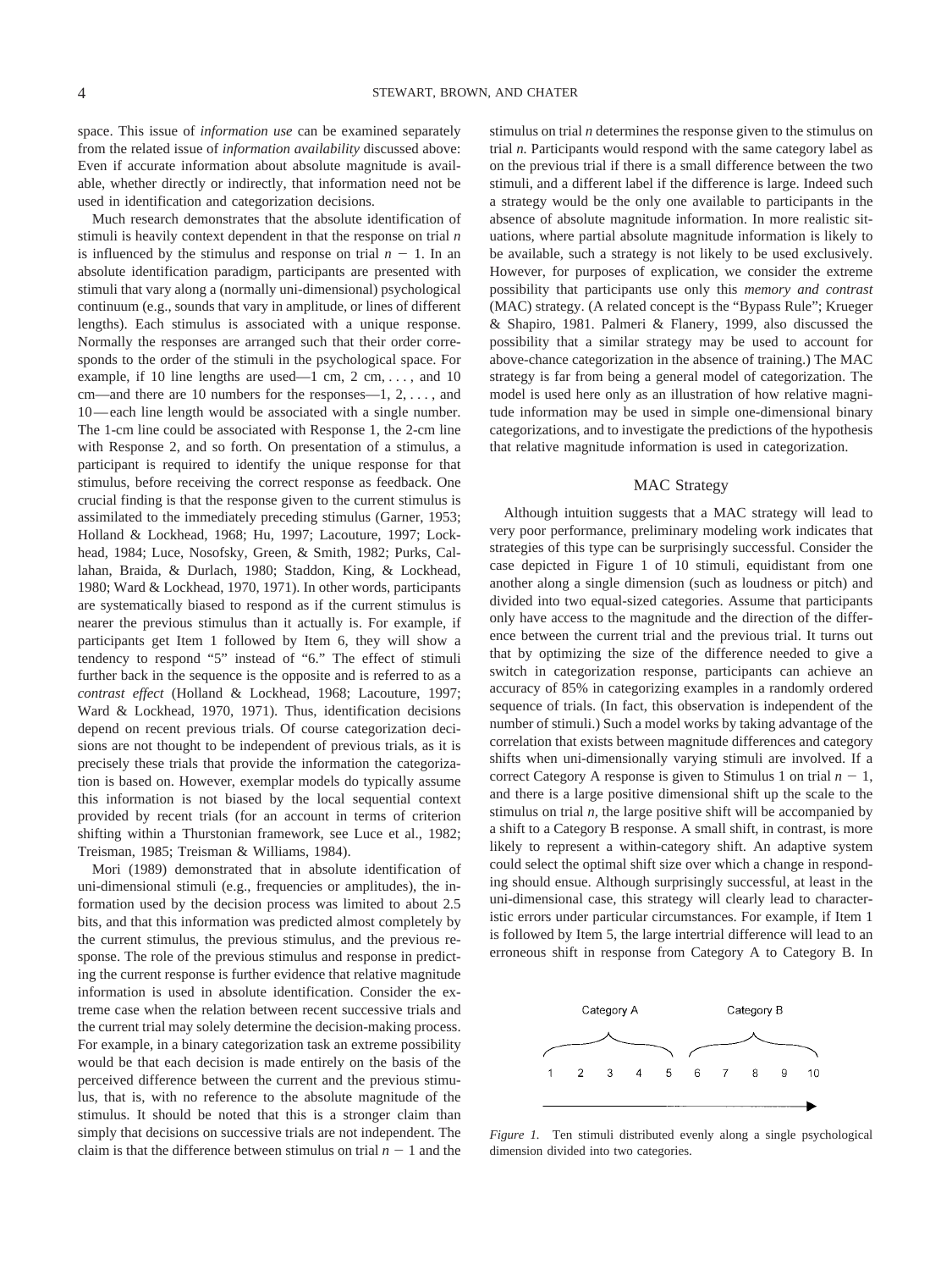other words, large within-category shifts will induce errors. One can compare this to a large between-category shift, for example, Item 10 preceding Item 5. The large shift will again cause a switch in response, this time correctly.

Traditional exemplar models make opposite predictions. Exemplar models can be adapted to predict sequence effects by assuming that more recent exemplars are more available in memory or weighted more heavily in the subsequent decision process (e.g., through the memory strength parameter of Nosofsky & Palmeri, 1997; see also Elliott & Anderson, 1995). In exemplar models the probability of responding with a given category label is given by the ratio of the summed similarity to that category, divided by the summed similarity to all contending categories (i.e., in terms of Luce's, 1959, choice model). Therefore, the probability of responding with a given category can only be increased if exemplars of the same category are weighted more heavily in decision making, as when they have occurred very recently. The consequence of this is that when the item on the preceding trial is from the same category this must always lead to a greater tendency to respond with that category label, relative to the case where the previous stimulus was from the other category. This is the opposite prediction to that made by the MAC model described above.

## Modeling

To support the intuitive argument above, categorization performance in a simple uni-dimensional random sequence was modeled using a MAC model and an exemplar model—the generalized context model (GCM; Nosofsky, 1986).

In this simple implementation of the MAC model, participants are assumed to base their categorization decision for the stimulus on trial *n* on the difference in response units, *d,* between the current stimulus and the stimulus on the preceding trial, trial  $n - 1$ , and the experimenter feedback on trial  $n - 1$ . Equation 1 uses Gaussian decay to relate the distance *d* to the probability of responding on trial *n* with the category label (i.e., feedback) from trial  $n - 1$ ,

$$
P(\text{same category}) = e^{-cd^2}.\tag{1}
$$

The free parameter, *c,* determines the size of the distance required to give a change in category label by determining how quickly the probability of repeating the previous category label decreases as the difference between the previous and current stimuli increases. The Gaussian decay function was chosen because it is a smooth, monotonically decreasing function of *d.* Using Equation 1, the probability of a given response for the last stimulus in any pair of stimuli can be predicted. It should be noted that for some pairs (e.g., 5 followed by 1), the direction of the difference completely determines the categorization. There is no need to rely on the magnitude of the difference. For example, if it is known that Category A members take low values on the dimension, and the stimulus on trial  $n - 1$  is an A, any stimulus on trial *n* with a lower value, as indicated by the direction of the difference, must also be a member of Category A.

In a truly random sequence every pair of stimuli is equally likely. Therefore by calculating the probability of a correct response for every possible pair, and weighting all these probabilities equally, an average accuracy score can be obtained. The *c* parameter can then be fit to maximize accuracy. Figure 2 illustrates the



*Figure 2.* The predictions for the memory and contrast model for the simple category structure illustrated in Figure 1. Accuracy for a stimulus on trial *n* is plotted as a function of the stimulus on trial  $n - 1$ .

predicted probabilities for each stimulus as a function of the preceding stimulus for the category structure illustrated in Figure 1. The predictions shown are for the optimal *c* parameter, which gave an accuracy of 85%. For the optimal *c* parameter the jump size that corresponded to an equal probability of responding with either category is 1.85 tones. However, overall accuracy remains very close to the maximum accuracy for a wide range of *c* parameters. Predictions for Stimuli 6–10 have been omitted, because, by the symmetry of the category structure, they are the same as the predictions for Stimuli 5–1. Of interest is categorization accuracy of Stimulus 5, which is high when preceded by Stimulus 10 but low when preceded by Stimulus 1. In other words, a stimulus near the category boundary may be classified accurately when preceded by a distant member of the opposite category and poorly when preceded by a distant member of the same category. An exemplar model is unable to predict this pattern of results, as we show below.

Many, if not most, perceptual categorization experiments contain blocks where participants are not given trial-by-trial feedback. (In the experiments presented here participants were given trialby-trial feedback.) It would be surprising if category contrast effects were not found in such conditions. Indeed, in absolute identification, in the absence of feedback, very similar sequence effects are observed, compared with those obtained with feedback (Ward & Lockhead, 1970, 1971). The MAC strategy described here assumes participants have knowledge of the correct categorization of previous stimuli. However adaptation of the strategy to the no-feedback conditions is straightforward because of the correlation between the correct answer and the predicted answer. (Even in the simple MAC model presented here, where only information from trial  $n - 1$  was used, accuracy was 85%.) A simple solution therefore would be to take the "correct" answer as that predicted by the model, that is, A if  $P(A) > .5$ , otherwise B. Alternatively, the response on trial *n* could be a weighted mixture of the responses calculated for both possible categories of the stimulus on trial  $n - 1$ , that is,

$$
P(A_n) = P(A_{n-1})e^{-cd^2} + [1 - P(A_{n-1})][1 - e^{-cd^2}], \quad (2)
$$

where  $P(A_n)$  is the probability of an A response on trial *n*,  $P(A_{n-1})$ is the probability of an A response on trial  $n - 1$ , *d* is the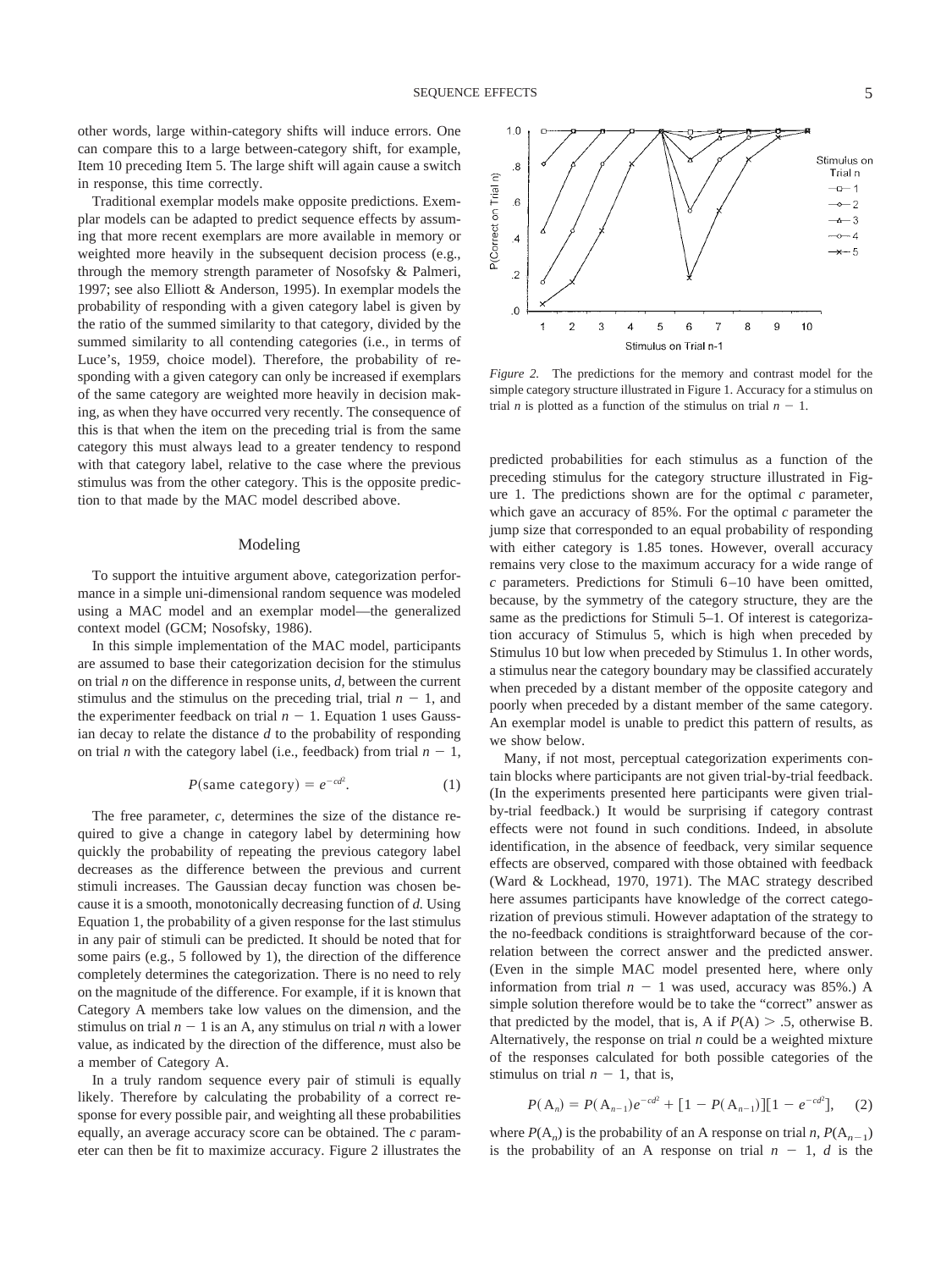difference between the stimulus on trial *n* and trial  $n - 1$ , and *c* is a free parameter determining the size of the distance required to give a change in category label, as in Equation 1.

The GCM is presented elsewhere (Nosofsky, 1986) but will be described briefly here. Each stimulus is represented by a vector in multidimensional space (i.e., the stimulus is represented using absolute magnitude information). Each stimulus encountered is stored, together with its category label. The probability with which a Stimulus **x** is classified into Category  $C_k$ ,  $P(C_k|\mathbf{x})$  is given by the ratio of its summed similarity to examples of that category,  $h_k(\mathbf{x})$ , divided by the summed similarity to all contending categories:

$$
P(C_k|\mathbf{x}) = \frac{\beta_k h_k(\mathbf{x})}{\sum\limits_{i=1}^K \beta_i h_i(\mathbf{x})},
$$
\n(3)

where  $B_i$  is the bias to respond Category  $C_i$ .

Similarity is a monotonically decreasing function of distance and is typically either an exponential decay or a Gaussian. Thus,

$$
h_k(\mathbf{x}) = \sum_{i=1}^{N_k} e^{-cd(\mathbf{x}, \mathbf{x}_i)^q}, \tag{4}
$$

where  $d(\mathbf{x}, \mathbf{x}_i)$  is the distance between Stimulus **x** and Stimulus  $\mathbf{x}_i$ in psychological space, *q* specifies the form of the similarity function, and *c* is a free parameter for the discriminability of the stimuli.

The GCM can be adapted to predict sequence effects by weighting the stimulus on the previous trial more heavily in the summed similarity calculations. In intuitive terms, this corresponds to the stimulus either being more available in memory or being weighted more heavily in the decision process. This means the current stimulus will always be more similar to the category of the preceding stimulus than it would be with no weighting. To demonstrate clear sequence effects, the stimulus on the previous trial was arbitrarily weighted 10 times more heavily than other stimuli. The GCM was used to predict classification accuracies for the category structure described in Figure 1. Figure 3 shows the categorization accuracy for the stimulus on trial *n* as a function of the preceding



*Figure 3.* The predictions for the generalized context model for the simple category structure illustrated in Figure 1. Accuracy for a stimulus on trial *n* is plotted as a function of the stimulus on trial  $n - 1$ .

stimulus on trial  $n - 1$  for the GCM ( $q = 2$ ,  $c = 0.25$ , no category bias). Although the exact predictions depend on the generalization parameter, *c,* and the choice of similarity function parameter, *q,* the qualitative pattern of results is independent of these choices. The optimal value of the *c* parameter is infinite, as then there will be no generalization between stimuli, and performance will be 100% accurate, with no effect of the previous stimulus. The size of the weighting for the stimulus on trial  $n - 1$  also does not affect the qualitative pattern—a larger weighting simply makes the pattern more extreme. The GCM, unlike the MAC model, is always constrained to predict more accurate classification in the case when the preceding stimulus is from the same category rather than the opposite category.

## Overview of Experiments

In the experiments in this article, these opposing predictions for the relative accuracy of classification of a borderline stimulus, preceded by either a distant member of the same category or a distant member of the other category, are tested. All of the experiments use the category structure in Figure 1. The aim was to demonstrate a *category contrast effect,* whereby classification of borderline stimuli is more accurate when preceded by a distant stimulus from the other category than by a distant stimulus from the same category. A MAC strategy would be able to offer an account of this intuitive potential result, but existing models of categorization would not. The existence of a category contrast effect would therefore provide evidence that categorization is based, at least in part, on relative location information. Experiment 1 uses the frequency of a tone as the dimension of variability in a simple binary classification. Experiment 2 uses simple geometric figures used in categorization experiments where participants have typically been hypothesized to categorize on the basis of absolute magnitude information alone.

# Experiment 1

Experiment 1 aims to demonstrate a simple category contrast effect using the category structure in Figure 1. As the concern is with the effect of distant stimuli on the classification of stimuli on the borderline between the two categories, these pairs of stimuli (1 before 5, 10 before 5, 1 before 6, and 10 before 6) were overrepresented in pseudorandom sequences, so that enough data could be gathered in a short experiment. The pseudorandom sequences are controlled so that the runs of consecutive categorization responses, the relative frequencies of each tone, and the relative frequencies of each sized jump between tones would be as found in a truly random sequence.

#### *Method*

*Participants.* Ten University of Warwick undergraduates participated in this 10-min experiment.

*Stimuli.* Ten 500-ms sine-wave tones of differing frequency were used as stimuli in this experiment. Each tone was 1% higher in frequency than the tone immediately lower in frequency, and thus the tones were equally spaced on a log-frequency scale. The first tone had a frequency of 600.00 Hz, and the last tone had a frequency of 656.21 Hz. The intention was that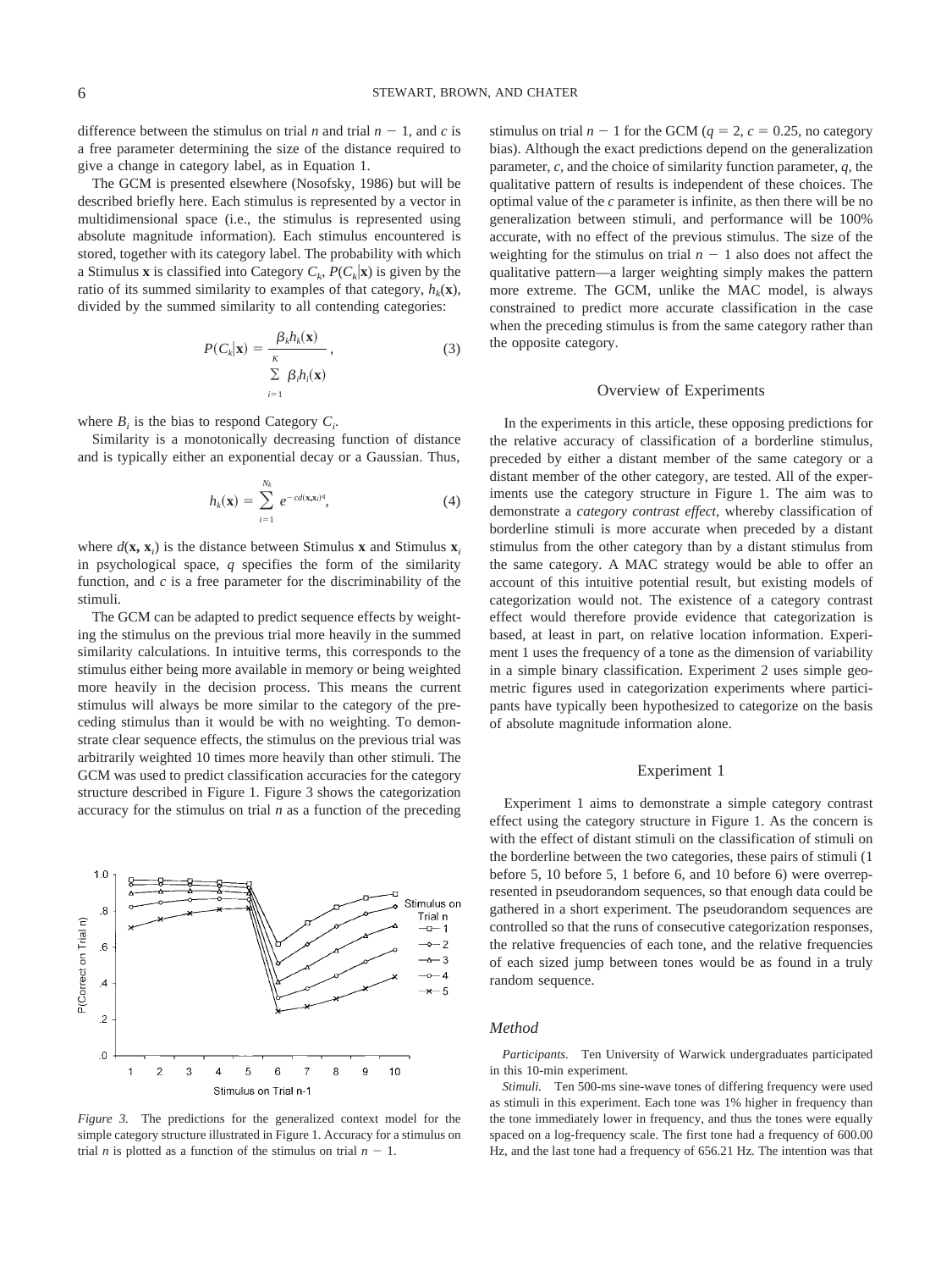adjacent tones anywhere along the scale would be equally discriminable when presented in isolation.

*Design.* The 10 tones were divided into two categories, with the 5 lowest frequency tones in one category, and the 5 highest frequency tones in the other category. Tones were presented sequentially for categorization. Of interest in this experiment are the effects of the immediately preceding tone (trial  $n - 1$ ) on the categorization of the current tone (trial *n*). Numbering the tones from 1 (lowest frequency) to 10 (highest frequency), the four critical pairs of tones are 1 before 5, 10 before 5, 10 before 6, and 1 before 6. The pairs  $1\rightarrow 5$  and  $10\rightarrow 6$  contain a tone distant in frequency space followed by a borderline member of the same category. The pairs  $10\rightarrow 5$  and  $1\rightarrow 6$  contain a distant tone followed by a borderline member of the other category. A simple comparison of the proportion correct on the last trial of each pair for the two pair types (either within category or between category) will allow exemplar and MAC accounts to be distinguished.

Each critical pair was presented once in each block of 20 trials. The four critical pairs were assigned at random to the 4th and 5th, 9th and 10th, 14th and 15th, and 19th and 20th trials in a block. The remaining tones—2, 3, 4, 7, 8, and 9—were placed in the unfilled trials at random, subject to the following constraints: (a) each tone occurs equally frequently, (b) the number of occurrences of each size jump in tone reflects the natural distribution of these jumps for a random stream of 10 tones, and (c) the lengths of runs of tones of the same category is fixed to mimic a random sequence. With these constraints, only 42 possible sequences can be generated. For each block a sequence was selected at random from one of the possible sequences. The constraints were designed to allow the critical pairs to be overrepresented in a sequence without the sequence seeming nonrandom.

*Procedure.* Participants were tested one at a time in a quiet room. Participants were instructed that they would hear a number of tones, one after the other. They were told that after each tone they would be asked to respond with one of two labeled keys depending on which category they thought the tone came from. Participants were asked to respond as quickly as possible without making mistakes. Although at first participants would have to guess, they were informed that by attending to the correct answer displayed on the screen after each response, they could learn which tones belonged to which category. They were given an opportunity to ask the experimenter questions before the experiment began.

Ten blocks of 20 trials were presented to each participant. For each block a different pseudorandom sequence, as described in the design, was randomly chosen. Each trial began with a tone, presented for 500 ms, over Sony DR-S3 closed-back headphones. Tones were generated by, and responses were gathered, using an Apple Macintosh Performa 475 computer. A "?" prompt appeared on the screen with the onset of the tone. From the onset of the tone participants were able to respond with either *Z* or *X* (labeled "A" and "B," respectively) on a standard keyboard. The assignment of labels to categories was counterbalanced across participants. The "?" prompt disappeared immediately after participants responded. After the participants had responded, or 1,500 ms after the offset of the tone, whichever was later, the correct answer was displayed on the screen for 1,000 ms. There was a 500-ms pause before the next trial began. Participants completed all blocks with no breaks between blocks. The experiment took about 10 min to complete.

## *Results*

Categorization accuracy reached an asymptote of about 90% correct after the first block of 20 trials. Performance on the last tone in a critical pair is shown as a function of whether the first tone of the pair came from the same category or the other category (Figure 4). There was a large difference in performance in the two pair types, with participants classifying a borderline tone significantly more accurately after a distant tone from the other category,



*Figure 4.* The proportion of correct responses for same category tone pairs (1 $\rightarrow$ 5 and 10 $\rightarrow$ 6) and different category pairs (1 $\rightarrow$ 6 and 10 $\rightarrow$ 5) for Experiment 1. Error bars represent the standard error of the mean.

compared with a distant tone from the same category,  $t(9) = 3.67$ ,  $p < .01$ . This pattern is the same for both pairs  $1\rightarrow 5$  and  $10\rightarrow 5$ , and for pairs  $10\rightarrow6$  and  $1\rightarrow6$ , and is consistent with a MAC hypothesis.

An alternate explanation of these results needs to be ruled out. The difference between the two types of critical pairs is that to get both tones in a within-category pair correct participants must make the same category response twice in a row, but to get both tones in a between-category pair correct participants must switch responses. Thus, if participants are biased against making two identical responses in a row, participants would show poorer accuracy on the final tone of the within-category pair than on the final tone of the between-category pair. To eliminate this possibility, responses to filler items were examined to measure possible bias. Participants were only slightly more likely to persevere with a response than they should have been, given the sequence they were presented with. This deviation was not significant,  $t(9) = 0.47$ ,  $p = .65$ , and is in the wrong direction to explain the pattern of responding on the last item in the critical stimuli pairs.

#### *Discussion*

In categorizing a sequence of tones, categorization decisions are influenced by the immediately preceding tone. This finding is consistent with evidence from absolute identification, where there are also strong sequence effects (Lacouture, 1997; Mori, 1989; Mori & Ward, 1995; Ward & Lockhead, 1970, 1971). When categorizing a tone on the borderline between the two categories, a preceding, large within-category shift induced significantly more errors than a between-category shift (i.e., a category contrast effect is demonstrated). This effect is consistent with a MAC strategy but not with an exemplar-based strategy. Although these effects could potentially be explained by a simple alternation bias (Dember & Richman, 1985), analysis of filler trials in the pilot experiment reveals no evidence of such bias. The category contrast effect is strong evidence that participants' categorizations are based on the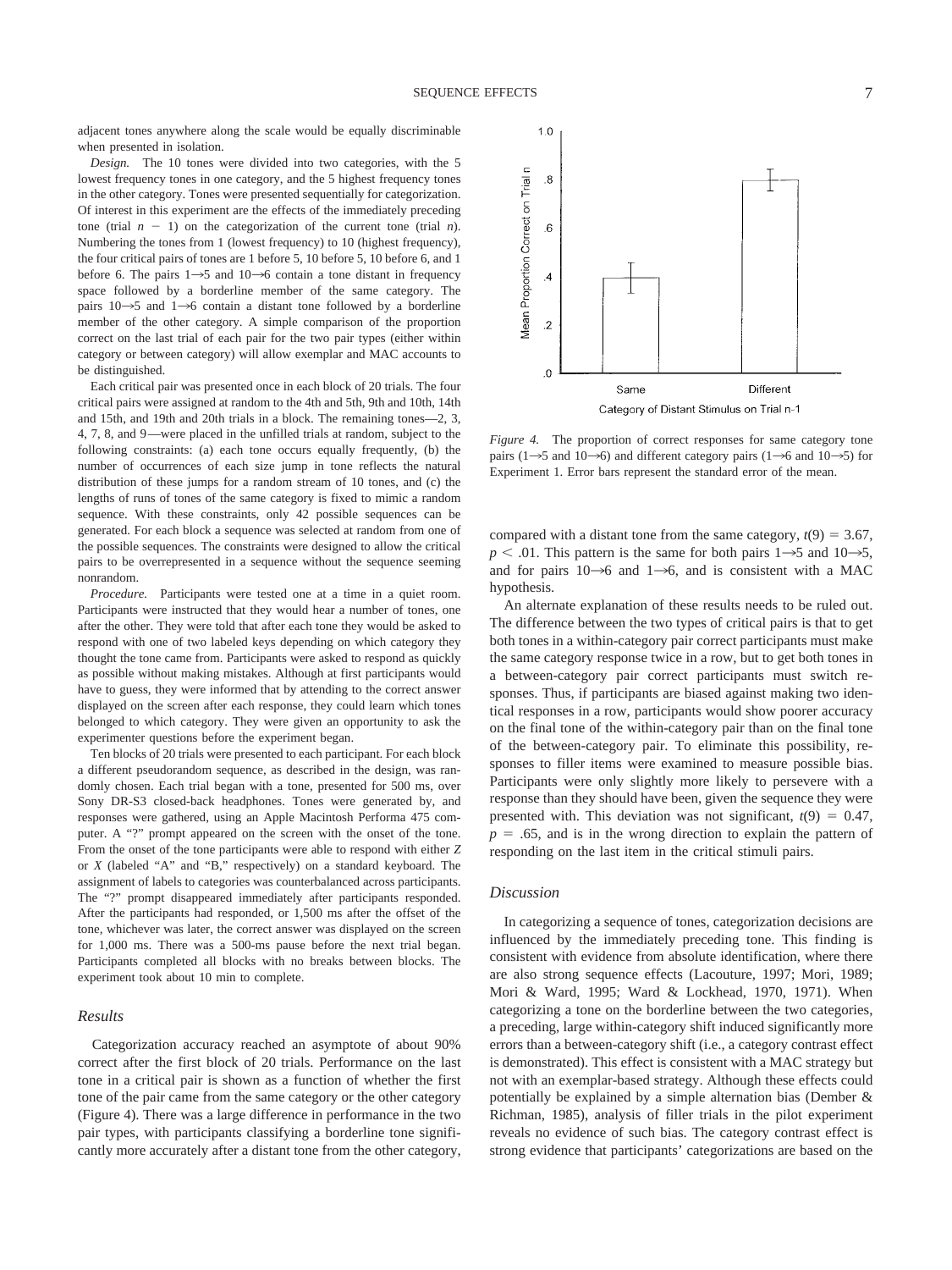relative frequency of the current and preceding tones (possibly in addition to absolute magnitude information).

It is possible that exemplar models may be able to predict successfully the category contrast effect observed when sequence effects in absolute magnitude estimation are taken into consideration. The modeling using the exemplar model in the introduction did not take identification assimilation or contrast effects into account. Consideration is given here to the predictions of an exemplar model when sequence effects in identification are used as a potential explanation of the sequence effect in categorization demonstrated in Experiment 1. In an absolute identification task, the response given to the current stimulus is assimilated to the immediately preceding stimulus (Garner, 1953; Holland & Lockhead, 1968; Hu, 1997; Lacouture, 1997; Lockhead, 1984; Luce et al., 1982; Purks et al., 1980; Staddon et al., 1980; Ward & Lockhead, 1970, 1971). How would such assimilation affect an exemplar model's predictions for the critical pairs of interest? When the distant tone is from the same category, assimilation should cause participants to perceive the tone as more similar to the exemplars of the correct category, and less similar to the exemplars of the incorrect category, than it really is. Identification assimilation will therefore increase categorization accuracy when the preceding tone is from the same category. Assimilation when the distant tone is from the other category will cause participants to perceive the current tone as more similar to the category of the preceding tone, and therefore more similar to the other category, and thus participants will be more likely to categorize it incorrectly. Therefore, identification assimilation could cause the exemplar model to predict participants to be even more likely to be correct on a borderline tone when it is preceded by a distant member of the same category and even less accurate when it is preceded by a distant member of the other category. This effect is in the opposite direction than that needed to allow an exemplar model to explain the pattern of performance observed in Experiment 1. However, if with identification of frequency there is an identification contrast effect, then an exemplar model would be able to account for the results. There is no evidence for identification contrast to the immediately preceding item in absolute identification of frequency, and indeed such an effect would be at odds with the assimilation observed for other dimensions in previous research. However, such a bias in identification could explain the category contrast effect, without assuming a MAC strategy, as follows. For the within-category pair, participants would perceive the borderline tone as further from the distant tone, making it less similar to the correct category than it really should be and more similar to the incorrect category. For the betweencategory pairs participants would perceive the borderline tone as more similar to the correct category than it really is and less similar to the incorrect category. Thus the exemplar model could predict performance to be higher for the different category critical pairs than for the same category pairs, as observed in Experiment 1. An experiment from our laboratory (Stewart, 2001) has demonstrated within-participants assimilation in identification and contrast in categorization in alternate blocks for tones varying in frequency. Thus, as well as replicating the basic category contrast effect the experiment shows that the sequence effects in identification do not allow prediction of contrast in categorization.

#### Experiment 2

Experiment 2 is very similar to Experiment 1. The main difference is that the tones were replaced with simple visual stimuli. The stimuli are those used by Nosofsky (1985, 1986)—semicircles that vary in radius, with radial lines that vary in orientation. These stimuli were selected because they are typical of stimuli used in categorization experiments (Ashby & Gott, 1988; Ashby & Waldron, 1999; Maddox & Ashby, 1993; Nosofsky, 1985, 1986). Models of categorization applied to data from research with such stimuli assume participants represent the stimuli in a multidimensional space, and therefore make the implicit assumption that participants have access to absolute magnitude information for these stimuli (e.g., the GCM, Nosofsky, 1986; and general recognition theory or decision-bound theory, Ashby & Townsend, 1986). If a contrast effect can be demonstrated with these stimuli, then this would demonstrate the generality of the category contrast effect.

Although for the purposes of explication of the MAC strategy we have been assuming that participants do not have absolute magnitude information available to them, we certainly do not claim that this information is completely unavailable. With the simple visual stimuli used in this experiment, it is possible that participants have some absolute magnitude information, either directly, or by comparison with the context (e.g., the edges of the monitor). Whether this information is directly perceived or deduced from the context the stimuli are presented in is not at issue. However the fact that the information may be available means that it may be used to inform categorization decisions. If this is the case, the category contrast effect is expected to be smaller. Accordingly, more participants were tested in Experiment 2 than in Experiment 1 to detect a potentially smaller effect.

# *Method*

*Participants.* Twenty-six Warwick University undergraduates and postgraduates participated.

*Stimuli.* The stimuli used in this experiment were semicircles of varying radius, with radii of varying angle, as used by Nosofsky (1985, 1986). In Nosofsky's (1986) experiment, four possible semicircle radii were crossed with four possible radius orientations to create 16 possible stimuli, arranged in a 4  $\times$  4 grid in diameter-orientation space. In this experiment, 10 different stimuli were created, arranged in a straight line in diameter-orientation space. Thus, both semicircle radius and radius orientation were diagnostic of category. Two alternative spacings of the 10 stimuli were considered. Although 10 stimuli spaced equally across a diagonal of Nosofsky's (1986) square of stimuli would equate the overall area of stimulus space used by the stimuli, this solution was rejected because the 10 stimuli would be less discriminable from one another than Nosofsky's (1986) stimuli, as they fill the stimulus space more densely. It was felt that this would hinder participants in the possible application of an exemplar strategy, as the stimuli would be more confusable. An alternative arrangement (Figure 5) where the 10 stimuli extend outside the region of space occupied by Nosofsky's (1986) stimuli was used. Each adjacent pair of stimuli was then spaced as in Nosofsky's (1986) experiment. It should be noted that this choice of stimuli is the conservative choice, favoring exemplar models. Stimuli were presented for only 150 ms, as in Nosofsky's (1986) original experiment. Although stimuli do vary on two dimensions, the two dimensions are perfectly correlated. Thus, we cannot exclude the possibility that participants may treat it as a uni-dimensional task.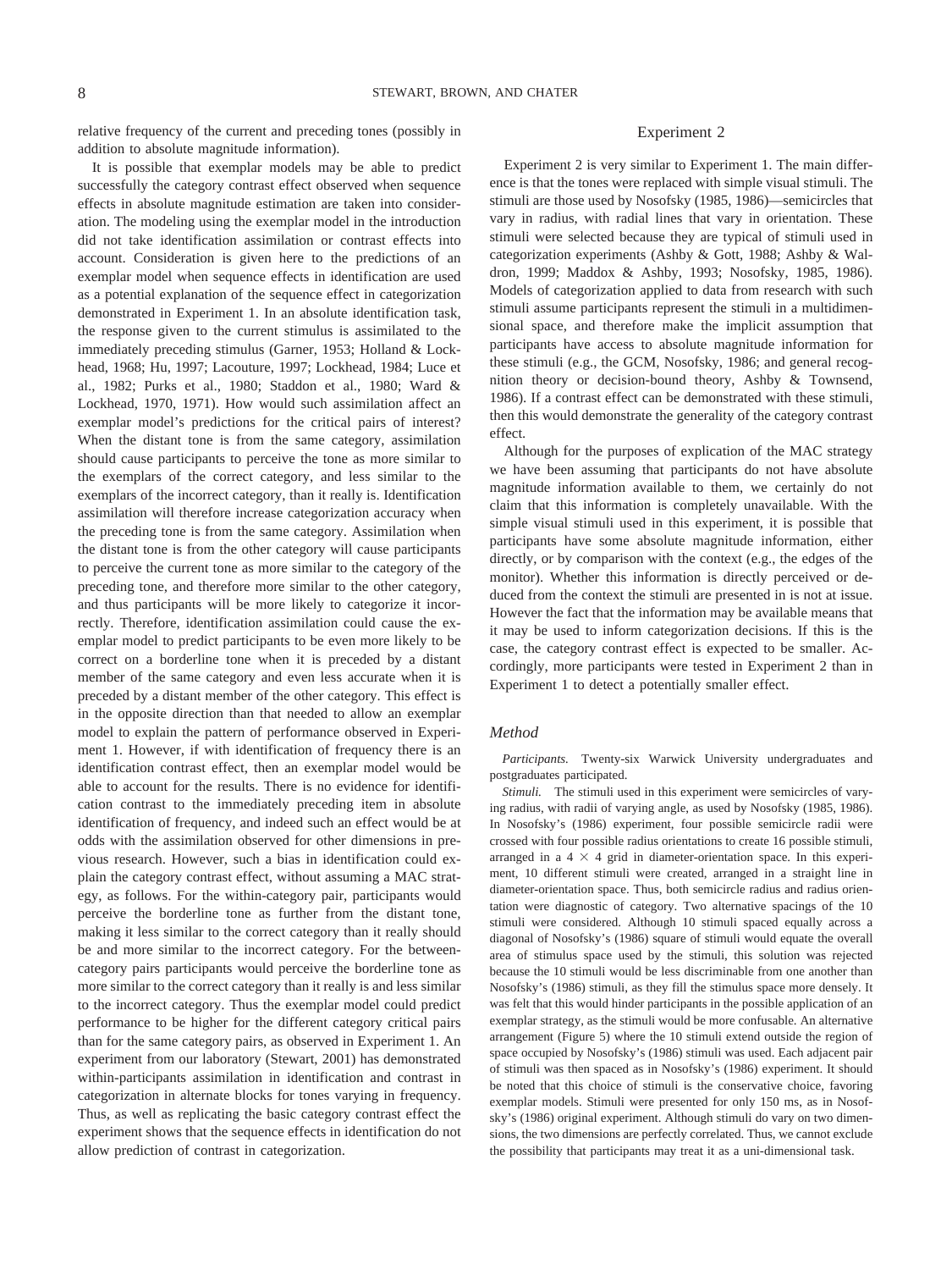

*Figure 5.* The stimulus structure used in Experiment 2 compared with Nosofsky's (1986) stimulus structure.

*Design and procedure.* The design and procedure are the same as in Experiment 1, except tones were replaced with a 150-ms presentation of a semicircle with line stimulus in green pixels on a black background.

#### *Results*

This analysis is identical to that performed for Experiment 1. As in Experiment 1, participants quickly reached asymptotic performance of over 90% of filler stimuli correct after one block of trials. Two participants were eliminated from the study for spontaneously reporting that they realized that certain pairs were designed to trick them, and responding to counter this effect. A further participant was eliminated for failing to perform above chance on filler items throughout the experiment. (It should be noted that the filler items were categorized almost perfectly by all other participants.) For the remaining participants, performance on the last semicircle in a critical pair is shown as a function of whether the first semicircle of the pair came from the same category or the other category (Figure 6). There was a smaller difference in performance between the two pair types than in Experiment 1. The difference, however, was significant, with participants classifying a borderline stimulus significantly more accurately after a distant semicircle from the other category, compared with a distant semicircle from the same category,  $t(22) = 3.66$ ,  $p < .01$ . This pattern is the same for both pairs  $1\rightarrow 5$  and  $10\rightarrow 5$ , and for pairs  $10\rightarrow 6$  and  $1\rightarrow 6$ , and is consistent with the MAC strategy.

As in Experiment 1, responses to filler items were examined to measure possible bias. Participants were very slightly more likely to persevere with a response than they should be. This difference was not significant,  $t(22) = 1.39$ ,  $p = .17$ , and such a perseverance bias could not explain participants' worse performance in the same condition. (A bias towards giving the same response would reduce errors for these critical pairs, and increase errors for the different category critical pairs.)

## *Discussion*

The category contrast effect demonstrated in Experiment 1 was replicated in Experiment 2 using different stimuli. The effect was approximately half the size of the effect observed in Experiment 1, consistent with the hypothesis that participants have increased access to absolute magnitude information (but see the General Discussion for an alternative explanation consistent with the MAC account). However, the effect is still large, and constitutes a demonstration of a sequence effect in categorization that cannot be accounted for by models that assume that categorization is based only on absolute magnitude information.

#### General Discussion

A category contrast effect has been demonstrated whereby categorization accuracy of a stimulus near the boundary between two categories is higher when preceded by a distant stimulus from the opposite category than by a distant stimulus from the same category. This large effect persisted throughout each experiment, even after average accuracy reached over 85%. Experiment 1 demonstrated this effect in a binary classification of tones varying in frequency. Experiment 2 replicated this effect using simple visual stimuli, extending the generality of the result. We also found the effect in a meta-analysis of data from other categorization experiments where similar simple geometric figures were used as stimuli (Stewart, 2001). In these experiments random trial ordering was used, and thus the category contrast effect is not an artifact of the pseudorandom sequences used here. Although the category contrast effects could potentially be explained by a simple response alternation bias (Dember & Richman, 1985), analysis of the bias in filler trials in the experiments discounts this explanation.

The existence of this category contrast effect provides two challenges to existing models of categorization. First, the assumption that categorization is based only on absolute magnitude information is challenged, by the demonstration of a pattern of errors that can only be accounted for by participants' (at least partial) reliance on relative magnitude information. Second, the category contrast effect provides evidence that the local sequential context biases categorization decisions. The category contrast effect is consistent with the MAC account presented here, where classifi-



*Figure 6.* The proportion of correct responses for same category stimulus pairs (1 $\rightarrow$ 5 and 10 $\rightarrow$ 6) and different category pairs (1 $\rightarrow$ 6 and 10 $\rightarrow$ 5) for Experiment 2. Error bars represent the standard error of the mean.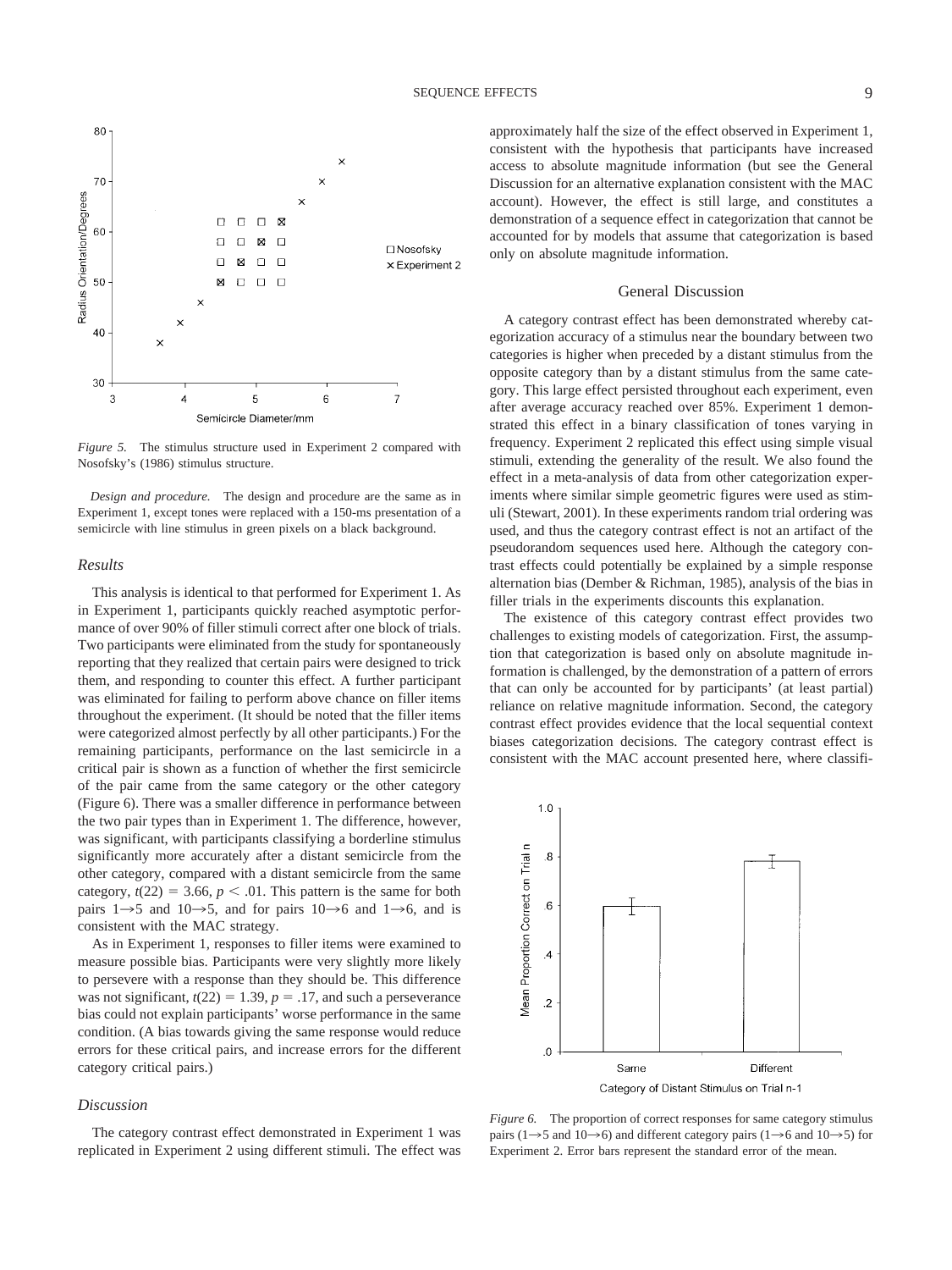cation of a stimulus is based on comparison with the preceding stimulus.

The modeling presented demonstrates that current exemplar models cannot easily account for the results. Decision-bound models are unable to account for the results when they are adapted to assume the location of the decision bound is altered by preceding material. To model the category contrast effect, the decision bound would need to move towards the preceding stimulus, so that a borderline stimulus from the same category would fall inside the other category (see, e.g., Treisman, 1985; Treisman & Williams, 1984). This movement of the decision bound would also therefore predict contrast effects in identification, inconsistent with the observed assimilation effects. At present, we offer no account of why contrast effects are observed in categorization but assimilation effects are observed in absolute identification.

## *Other Sequence Effects in Categorization*

Other researchers have investigated sequence effects in categorization. Medin and Bettger (1994) demonstrated that the sequence of training exemplars altered later recognition performance—when training exemplars were sequenced to maximize similarity between adjacent items, old/new recognition was improved. Elliott and Anderson (1995) manipulated the order of presentation of training exemplars, showing that more distant items were less available for use in a categorization decision, with the decay following a power law. The number of intervening items was shown to be more important than the intervening time. The concern of these researchers was with the longer term effects of the sequence manipulations and not with the local sequence effects investigated here.

# *The Magnitude of the Category Contrast Effect*

The sizes of the category contrast effects demonstrated here are smaller than those predicted by the simple MAC strategy. There are two potential reasons for this: First, participants may be using an improved MAC strategy where comparisons with tones further back in the sequence also inform the categorization decision. Use of this additional information would improve classification accuracy, therefore reducing the size of the category contrast effect. In fact, formal modeling has shown inclusion of information from trial  $n - 2$  divides the size of the effect in half (if the Stimulus  $n - 1$  to *n* difference is weighted equally with the Stimulus  $n - 2$ to *n* difference—though this is not the optimal way to combine these two sources of information). Thus the smaller category contrast effect observed in Experiment 2 may be explained if participants are better able to use information from preceding trials when stimuli are simple geometric figures rather than tones.

The second possibility is that participants have partial access to absolute magnitude information, and make use of this information. In making an absolute identification of length decision, reducing the luminance of lines (with the intention of reducing the amount of absolute magnitude information available) increased the relative contribution information from previous trials compared with information from the current stimulus (Mori, 1989). The idea that reduced availability of absolute magnitude information increases the reliance on a MAC-like strategy is consistent with the pattern of the size of effects observed in the experiments presented here.

The category contrast effect was larger in Experiment 1, where tones varying in frequency were used, than in Experiment 2, where simple visual stimuli were used. This is consistent with the assumption that these simple visual stimuli allow participants more access to absolute magnitude information (either perceived directly, or deduced from comparison with the presentation context).

## *Conclusions*

A sequence effect in categorization has been demonstrated that challenges the assumption, implicit in existing models of categorization, that categorization is based only on absolute magnitude information. An alternate model has been presented that accounts for this effect by assuming participants instead rely on comparison of a stimulus to immediately preceding stimuli to make a categorization decision.

## References

- Ashby, F. G., & Gott, R. E. (1988). Decision rules in the perception and categorization of multidimensional stimuli. *Journal of Experimental Psychology: Animal Behavior Processes, 14,* 33–53.
- Ashby, F. G., & Townsend, J. T. (1986). Varieties of perceptual independence. *Psychological Review, 93,* 154–179.
- Ashby, F. G., & Waldron, E. M. (1999). On the nature of implicit categorization. *Psychonomic Bulletin & Review, 6,* 363–378.
- Baird, J. C., Green, D. M., & Luce, R. D. (1980). Variability and sequential effects in cross-modality matching of area and loudness. *Journal of Experimental Psychology: Human Perception and Performance, 6,* 277– 289.
- Dember, W. N., & Richman, C. L. (1985). *Spontaneous alternation behavior.* New York: Springer-Verlag.
- Elliott, S. W., & Anderson, J. R. (1995). Effect of memory decay on predictions from changing categories. *Journal of Experimental Psychology: Learning, Memory, and Cognition, 21,* 815–836.
- Estes, W. K. (1994). *Classification and cognition.* New York: Oxford University Press.
- Garner, W. R. (1953). An informational analysis of absolute judgments of loudness. *Journal of Experimental Psychology, 46,* 373–380.
- Garner, W. R. (1954). Context effects and the validity of loudness scales. *Journal of Experimental Psychology, 48,* 218–224.
- Helson, H. (1964). *Adaptation-level theory.* New York: Harper & Row.
- Holland, M. K., & Lockhead, G. R. (1968). Sequential effects in absolute judgments of loudness. *Perception & Psychophysics, 3,* 409–414.
- Hu, G. (1997). Why is it difficult to learn absolute judgment tasks? *Perceptual and Motor Skills, 84,* 323–335.
- Krueger, L. E., & Shapiro, R. G. (1981). Inter-trial effects of samedifferent judgements. *Quarterly Journal of Experimental Psychology: Human Experimental Psychology, 33*(A), 241–265.
- Lacouture, Y. (1997). Bow, range, and sequential effects in absolute identification: A response-time analysis. *Psychological Research, 60,* 121–133.
- Laming, D. (1997). *The measurement of sensation.* London: Oxford University Press.
- Lockhead, G. R. (1984). Sequential predictors of choice in psychophysical tasks. In S. Kornblum & J. Requin (Eds.), *Preparatory states and processes* (pp. 27–47). Hillsdale, NJ: Erlbaum.
- Luce, R. D. (1959). *Individual choice behavior.* New York: Wiley.
- Luce, R. D., Nosofsky, R. M., Green, D. M., & Smith, A. F. (1982). The bow and sequential effects in absolute identification. *Perception & Psychophysics, 32,* 397–408.
- Maddox, W. T., & Ashby, F. G. (1993). Comparing decision bound and